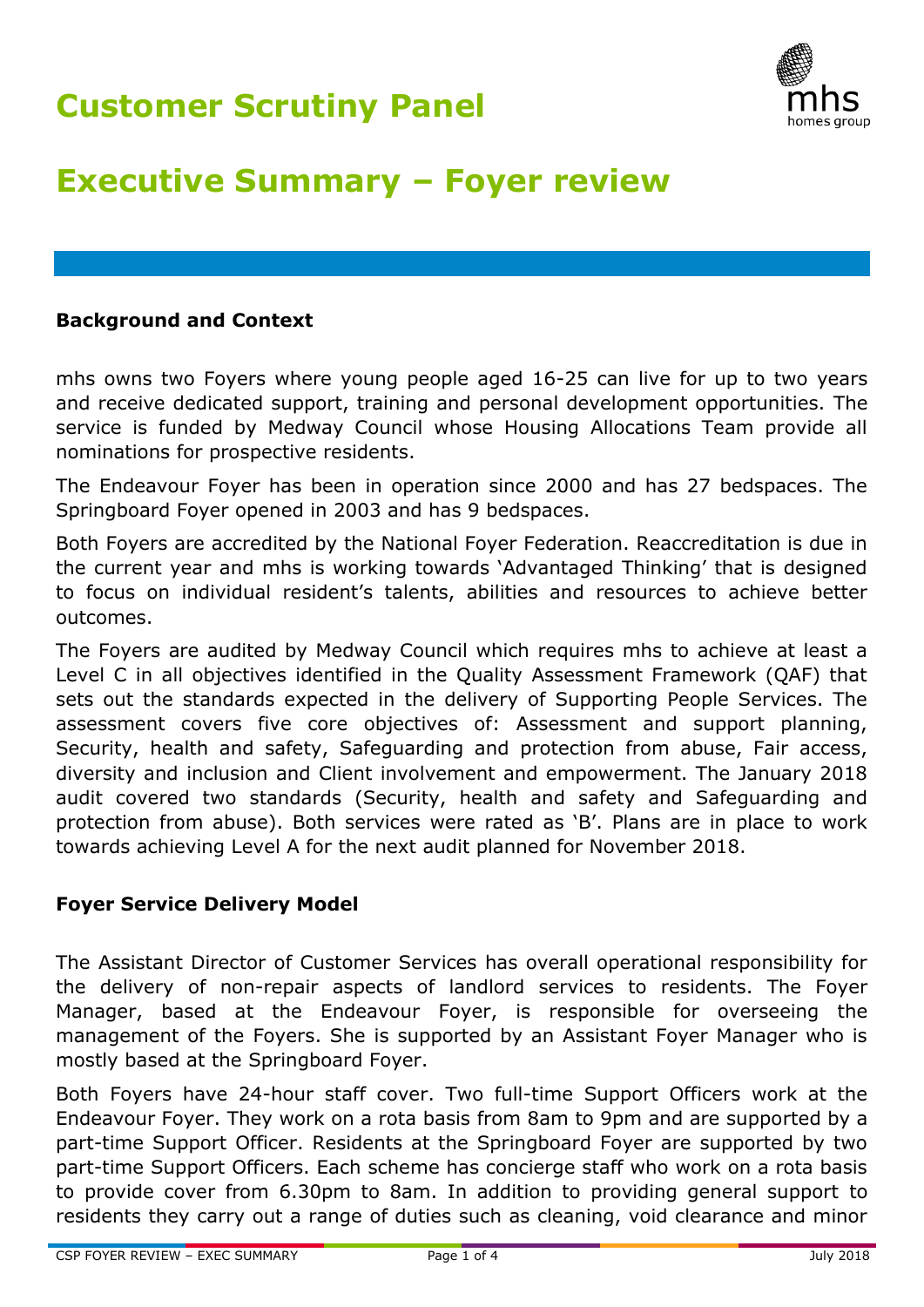repairs. A 'Functional Skills Assistant' is employed on a two-year fixed term contract to provide practical skills and knowledge to residents, such as basic cooking.

Residents at the Endeavour Foyer are supported by two full-time and one part-time Support Officers. Those living at Springboard Foyer are supported by two part-time Support Officers. Each scheme has a Concierge Officer who works from 6.30pm to 8am on weekdays and provide weekend cover from 4pm to 8am.

# **Summary of findings**

### **Key strengths**

Individual flats and communal facilities compare well with many other Foyers that offer bedspaces with shared bathroom and cooking facilities and limited communal areas. The extent and quality of furniture and other essentials is reasonable. The fully adapted bedsit provides a valuable resource for young people who need accessible accommodation. Residents we met are generally happy with their accommodation, have good levels of understanding about the quality of accommodation and services they can expect from mhs and are aware of House Rules and fire and health and safety procedures.

Residents aspirations and needs such as medical, financial, health and well-being, are assessed when they move into the Foyer. They are seen very regularly in the early days. This ensures that they are settling in well, getting used to living in the Foyer and building up knowledge about the service and what is expected of them.

Support plans are developed and reviewed in a timely fashion. Residents confirmed that they are fully involved in reviewing actions and agreeing new tasks. Residents are supported to obtain volunteering, training, apprenticeship and job opportunities. Residents have opportunities to socialise with each other and courage to attend monthly meetings to share information and ideas.

Opportunities to discuss move-on accommodation are taken up as early as is reasonable. Residents are encouraged to attend training events on living independently and how to bid for properties via the Local Authority Choice Based Lettings Scheme. Residents we spoke with showed required levels of understanding about 'moving out' processes and support they could expect mhs after they have moved into permanent accommodation.

### **Main areas for improvement**

A few house-keeping issues are affecting the service: lack of ventilation and overheated accommodation, ineffective cooking facilities in bedsits, very small showering areas and lack of signs for ramped access into the Foyer. The 'institutional' feel is created by the office facilities at the entrance at Endeavour Foyer, out-of-date and uninteresting notice boards, coupled with 'unwelcoming' training room and residents' lounge. The position is further affected by 'Rules' that are unexplained.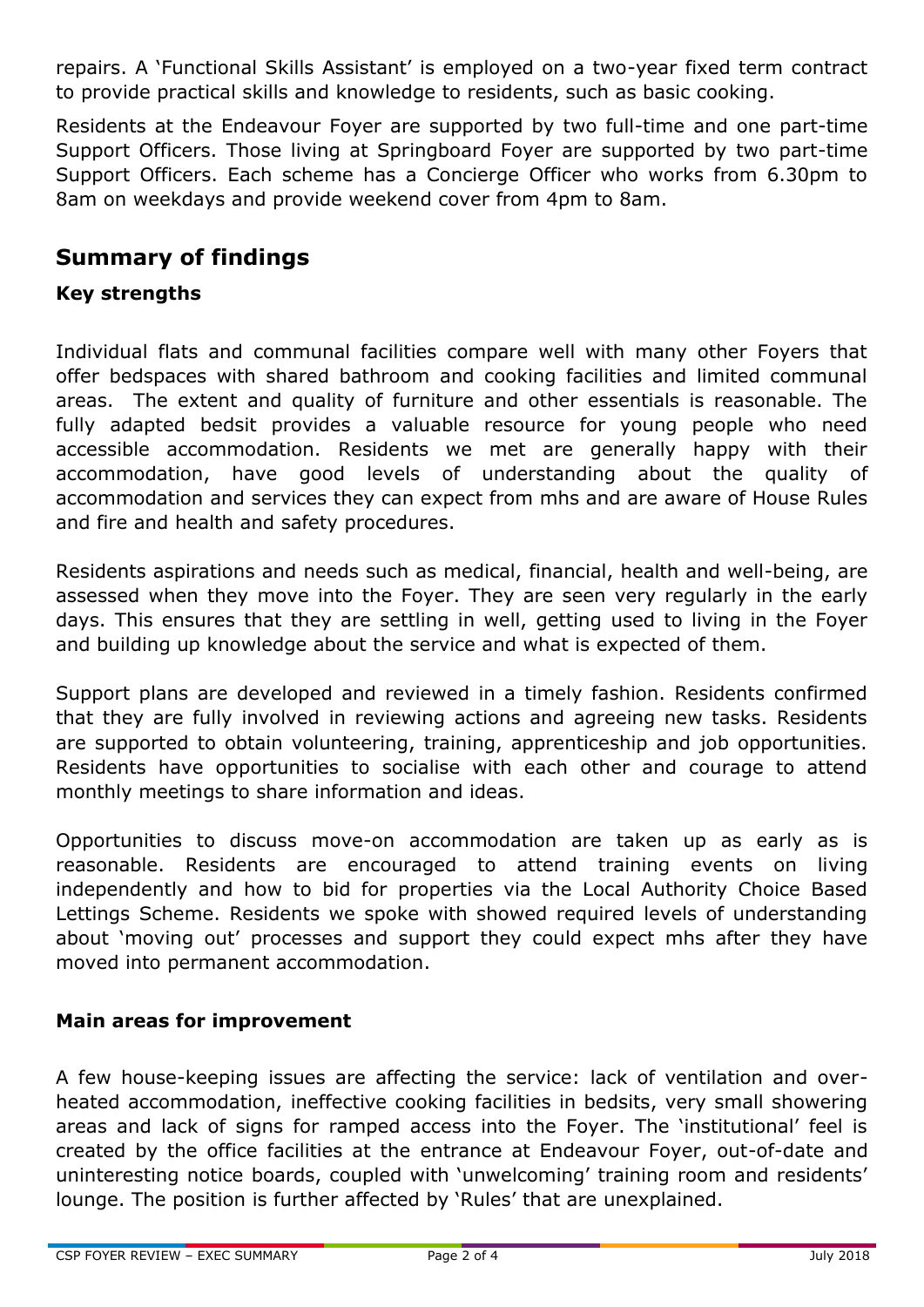A key risk is potential scalding from hot water in communal toilets at the Endeavour Foyer.

Communication, information and paperwork need attention. The mhs website offers limited information about the Foyer Service, Wi-Fi and IT facilities are limited for both staff and residents alike, and the Residents' Handbook is out of date. Digital inclusion has not fully explored or prioritised. There is duplication of notes from meetings with residents and support planning and review sessions. Resident engagement is at early stages of development.

Although Support Plans are well-documented and the rationale behind use of scores and the risk assessment methodology is unclear.

Support following move into permanent accommodation lacks clarity.

#### **Assessment**

Service ratings are classified using a five-point scale of Great, Very Good, Good, Adequate, Unclassified. The overall assessment for the Foyer Service is:

| <b>Theme</b>                        | <b>Rating</b> |
|-------------------------------------|---------------|
| Foyer facilities at Endeavour Foyer | Adequate      |
| Provision of support for residents  | Good          |
| Move-on accommodation               | Good          |
| <b>OVERALL RATING</b>               | <b>GOOD</b>   |